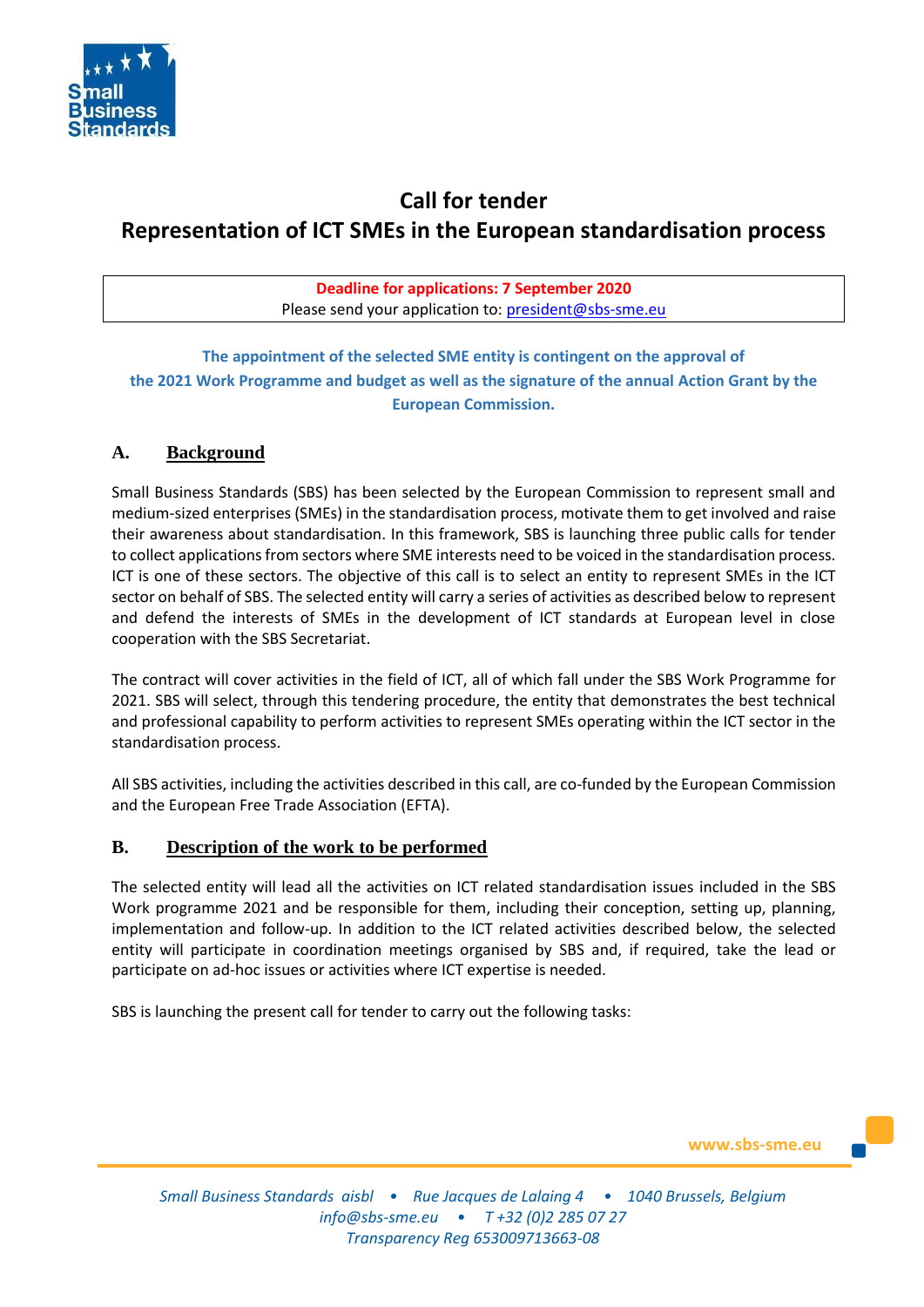

# B.1. Engagement with SMEs and development of sectoral positions

The selected entity will engage the SME community into discussions on ICT standards to stimulate feedback and elaborate consensus-based SME positions on ICT standardisation. These sectoral positions will cover various ICT-related subjects, such as Artificial Intelligence, Internet of Things, Digital Skills, Blockchain and Cybersecurity. Topics will vary depending on the ongoing public consultations and/or on specific requests by the membership.

# B.2. Management of a Working Group to coordinate SBS members and experts' positions in the ICT field

The selected entity will be responsible for managing and providing the Secretariat of a Working Group to offer SBS members and experts a means to collaborate and exchange information on issues related to ICT standards, policy and the work in relevant technical committees. This group will also be involved in the development of sectoral opinions and positions (see B.1). The selected entity is expected to organise at least three Working Group meetings in 2021. Whenever possible meetings will be organised virtually. The Working Group will also provide expertise in the ICT field to other SBS working groups when required.

# B.3. Elaboration and dissemination of technical information on ICT standardisation

This activity concentrates on the elaboration and dissemination of specific information relevant for SMEs in the ICT sector. The selected entity will monitor, analyse and provide information about ongoing work on standards in the different groups and committees at the European Standardisation Organisations. As well as relevant information from the European Commission on areas such as Artificial Intelligence, Internet of Things, Digital Skills, Blockchain and Cybersecurity. The information will be provided in the format set out by SBS and will be used to inform SBS members, provide input to meetings, elaborate articles on the latest news of interest to SMEs etc.

#### B.4. Multi-stakeholder Platform on ICT standardisation (MSP)

The selected entity will adequately represent SBS in the Multi-stakeholder Platform on ICT standardisation to monitor, contribute and inform SMEs about the activities carried out by this advisory group. It will also monitor activities related to ICT standardisation in sub-committees such as the Rolling plan on ICT standards. The selected entity will prepare a written report to be sent to the SBS Secretariat after each of the MSP meetings.

#### B.5. Linking SBS with international ICT standards bodies and initiatives

Under the condition that the project is extended to 2021, the selected entity will monitor the activities of the project InDICo - International Digital Cooperation- and participate in the meetings of its Stakeholder Group to inform and represent digital SMEs. InDiCo is an ETSI led EU funded initiative that aims to strengthen the European Union's position as a world leader in the digital economy with a view to becoming a global hub for ICT standardisation. Moreover, this activity will also establish links with international ICT standards developing organisations such as IEEE-SA, whose ICT specifications are recognised according to the processes set out in Regulation 1025/2012. The selected entity will do a written report after attending any of the above-mentioned meetings.

**www.sbs-sme.eu**

*Small Business Standards aisbl • Rue Jacques de Lalaing 4 • 1040 Brussels, Belgium [info@sbs-sme.eu](mailto:info@sbs-sme.eu) • T +32 (0)2 285 07 27 Transparency Reg 653009713663-08*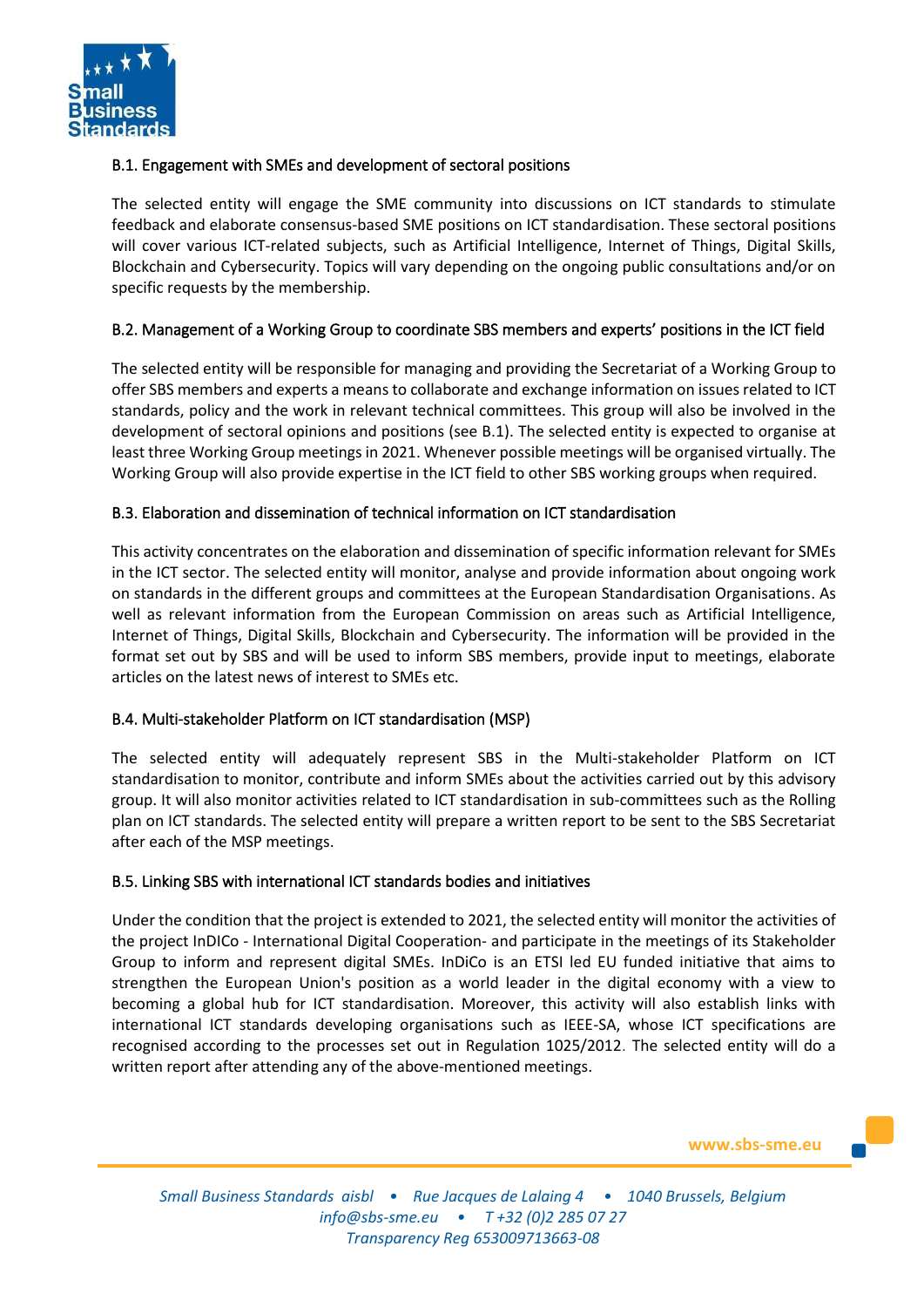

# B.6. Monitoring of the use of AI-related standardisation activities

The selected entity will establish a group of SMEs active in AI to monitor the use of AI standards. The group will consist of SMEs from different EU member states, which are developing AI solutions or strongly rely on AI for their business processes. The group will elaborate recommendations regarding possible standardisation needs to support the development and uptake of AI technologies by SMEs.

## B.7. Upgrade competency and knowledge level of SMEs in ICT Standards

New technologies, such as IoT or 5G pose significant cybersecurity challenges. The purpose of this task is to upgrade the competency and knowledge level of SMEs through developing a practical guide on ICT standards related to technologies such as AI, IoT, 5G, cybersecurity, and Software Engineering aimed at helping SMEs to understand, assess, get certification, and implement ICT standards to strengthen their business.

#### B.8. SBS ICT Forum

The selected entity will organise the SBS Forum on ICT standards for SMEs. The event is a platform for discussion and sharing of information about ongoing SME relevant activities on ICT standards and raising SMEs awareness of standards enabled technologies e.g. IoT, 5G, cybersecurity and Software Engineering.

#### B.9. Cooperation with other sectoral approaches

The selected entity will be required to cooperate and eventually organise a joint activity with one or several of the other SBS sectoral approaches. In addition to the ICT sector, the SBS sectoral approaches cover textile and personal protective equipment, lifts and construction. The purpose of such an activity would be to deepen the inter-sectoral relations and exchange about standardisation and the adoption of digital technologies in the above-mentioned sectors.

# **C. Estimated total value**

All proposals in the range of €100 000 VAT included will be considered. The allocation of the budget is subject to the approval of the SBS Board as well as the signature of the annual Action Grant by the European Commission.

The selected entity shall commit to co-finance 11% of the total cost of the action by paying SBS the relevant amount.

# **D. Evaluation of proposals and award criteria**

#### D.1. Selection criteria

#### **Representativeness**

Applying entities must show that they are based in an EU or EFTA member state and demonstrate the SME representativeness of their membership.

**www.sbs-sme.eu**

*Small Business Standards aisbl • Rue Jacques de Lalaing 4 • 1040 Brussels, Belgium [info@sbs-sme.eu](mailto:info@sbs-sme.eu) • T +32 (0)2 285 07 27 Transparency Reg 653009713663-08*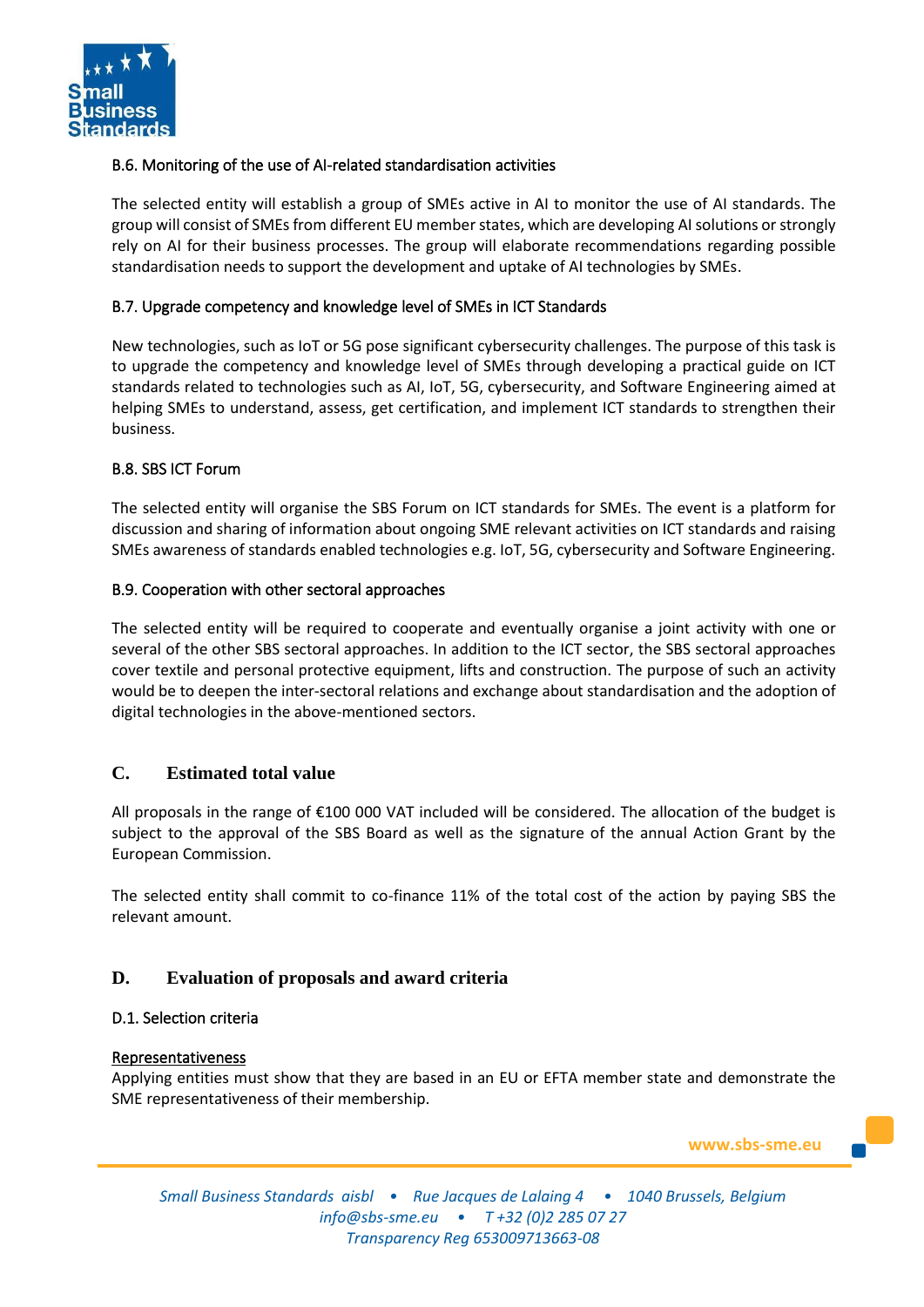

# Technical and professional capacity to carry out the activities

The implementation of the tasks described in this call for tender requires expertise on ICT, standardisation and SMEs.

The tenderer must demonstrate its capacity to technically and professionally carry out the activities by submitting:

- The CVs of each team member involved in the activities and
- a description of the role of each team member in the implementation of the activities and how their experience fits into the areas of expertise needed.

# D.2. Award criteria

The contract will be awarded based on the best value for money principle.

Tenderers shall include in their bids, a technical proposal addressing the aspects detailed in the technical specifications in the point B "description of the work to be performed". The following aspects should be included when drafting the tender:

- a. Methodology for implementation, including the reasons for the methodology (2,5/10)
- b. Organisation of the work and resource allocation (7,5/10)
	- o Assessment of technical and professional expertise (ICT, standardisation and SMEs) of the proposed team (2,5/10)
	- $\circ$  Assessment of the plan of action with a description of activities and their timing (2,5/10)
	- o Assessment of the distribution of roles, responsibilities and time allocation of the proposed team (2,5/10)

The tenderers will be ranked based on the points obtained in the award criteria. Entities replying to this tender do not need to be a member of SBS.

# **E. Submission of tenders**

Tenders must be sent by e-mail [\(president@sbs-sme.eu\)](mailto:president@sbs-sme.eu) by 7 September 2020 midnight (CET) at the latest. Tenders will not be accepted after this deadline.

# **F. Award of the contract and duration**

Tenderers will be notified of the outcome by email. SBS will prepare the service contract to be signed by representatives of both contractual parties. The duration of the contract will be one year from January to December 2021.

For more information, please contact the SBS Secretariat [\(info@sbs-sme.eu,](mailto:info@sbs-sme.eu) Tel +32 2 285 07 27)

# **G. Data protection**

The invitation to tender involves the recording and processing of personal data (such as name, address and CV). Such data will be processed according to Regulation (EU) 2016/679 of the European Parliament and of the Council of 27 April 2016 on the protection of natural persons with regard to the processing of personal data (GDPR). Any personal data will be processed solely for evaluation purposes under the call for tenders.

**www.sbs-sme.eu**